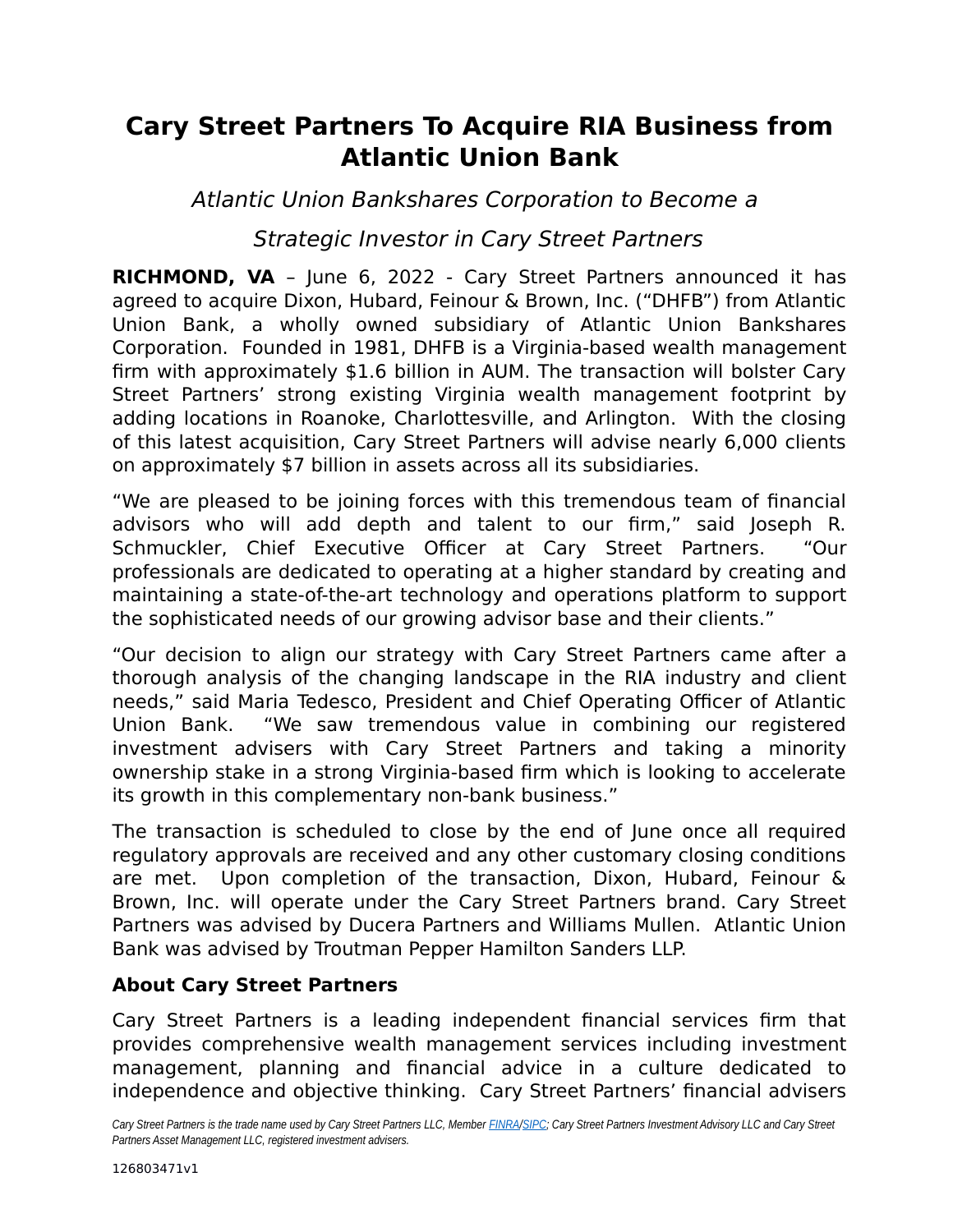serve individuals, families and institutions with customized strategies tailored to fit each client's objectives. The firm is headquartered in Richmond, Virginia and has a network of offices stretching from New Jersey to Texas. For more information, please visit carystreetpartners.com.

#### **About Atlantic Union Bankshares Corporation**

Headquartered in Richmond, Virginia, Atlantic Union Bankshares Corporation (Nasdaq: AUB) is the holding company for Atlantic Union Bank. Atlantic Union Bank has 114 branches and approximately 130 ATMs located throughout Virginia, and in portions of Maryland and North Carolina. In addition to Dixon, Hubard, Feinour & Brown, Inc., other non-bank financial services affiliates of Atlantic Union Bank include: Atlantic Union Equipment Finance, Inc., which provides equipment financing; Atlantic Union Financial Consultants, LLC, which provides brokerage services; and Union Insurance Group, LLC, which offers various lines of insurance products.

#### **Forward-Looking Statements**

Certain statements in this press release may constitute "forward-looking statements" within the meaning of the Private Securities Litigation Reform Act of 1995. Forward-looking statements are statements that include, without limitation, statements made in Mr. Schmuckler's or Ms. Tedesco's quotes, statements that include projections, predictions, expectations, or beliefs about future events or results or otherwise are not statements of historical fact. Such forward-looking statements are based on certain assumptions as of the time they are made, and are inherently subject to known and unknown risks, uncertainties, and other factors, some of which cannot be predicted or quantified, that may cause actual results, performance, or achievements to be materially different from those expressed or implied by such forwardlooking statements. Such statements are often characterized using qualified words (and their derivatives) such as "expect," "believe," "estimate," "plan," "project," "anticipate," "intend," "will," "may," "view," "opportunity," "potential," or words of similar meaning or other statements concerning opinions or judgment of Cary Street Partners, Atlantic Union Bank and their management about future events. Although each of Cary Street Partners and Atlantic Union Bank believes that its expectations with respect to forwardlooking statements are based upon reasonable assumptions within the bounds of its existing knowledge of its business and operations, there can be no assurance that actual future results, performance, or achievements of, or trends affecting, Cary Street Partners or Atlantic Union Bank will not differ

Cary Street Partners is the trade name used by Cary Street Partners LLC, Member **FINRA/SIPC**; Cary Street Partners Investment Advisory LLC and Cary Street *Partners Asset Management LLC, registered investment advisers.*